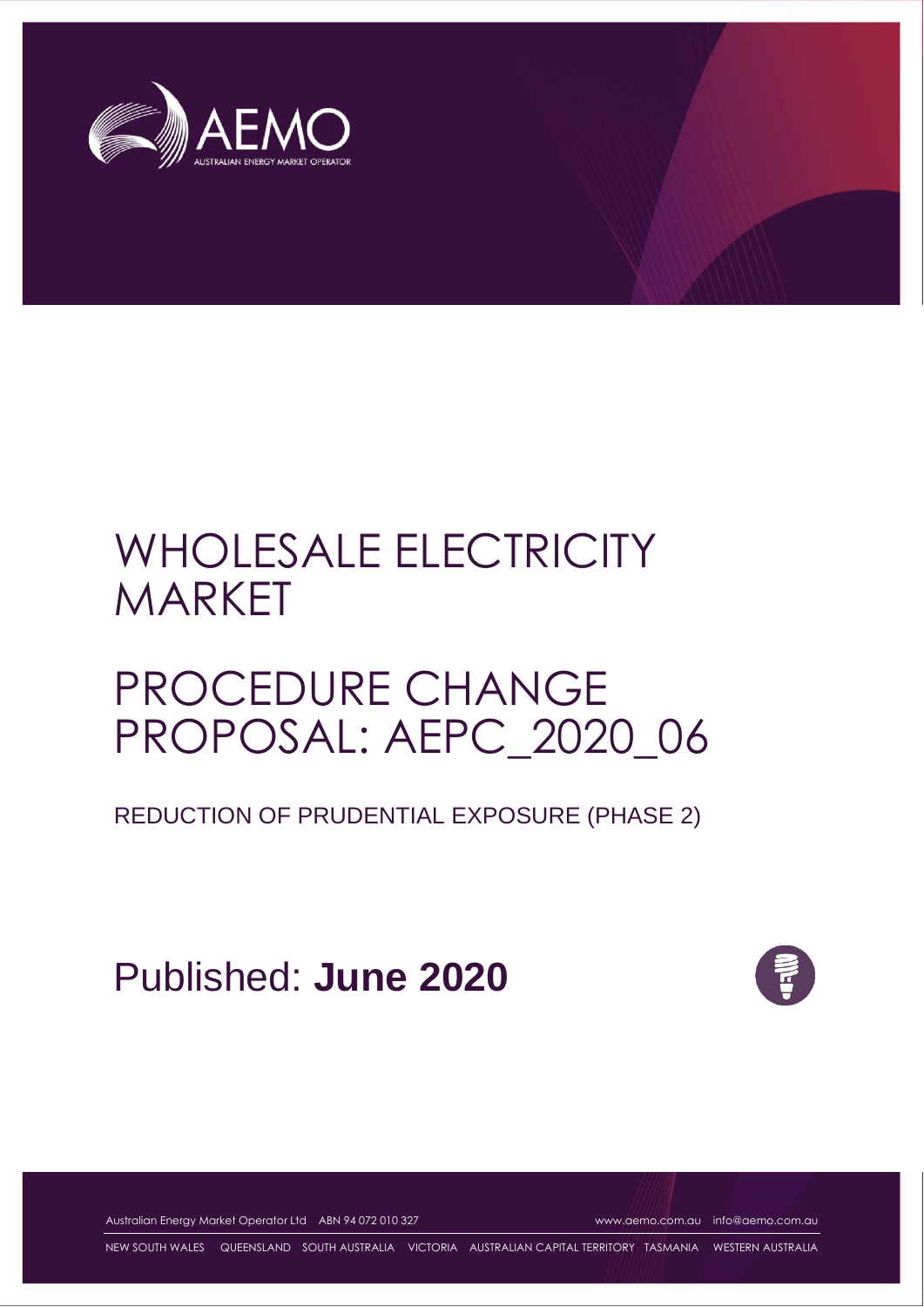



© 2020 Australian Energy Market Operator Limited. The material in this publication may be used in accordance with the [copyright permissions on AEMO's website](http://aemo.com.au/Privacy_and_Legal_Notices/Copyright_Permissions_Notice).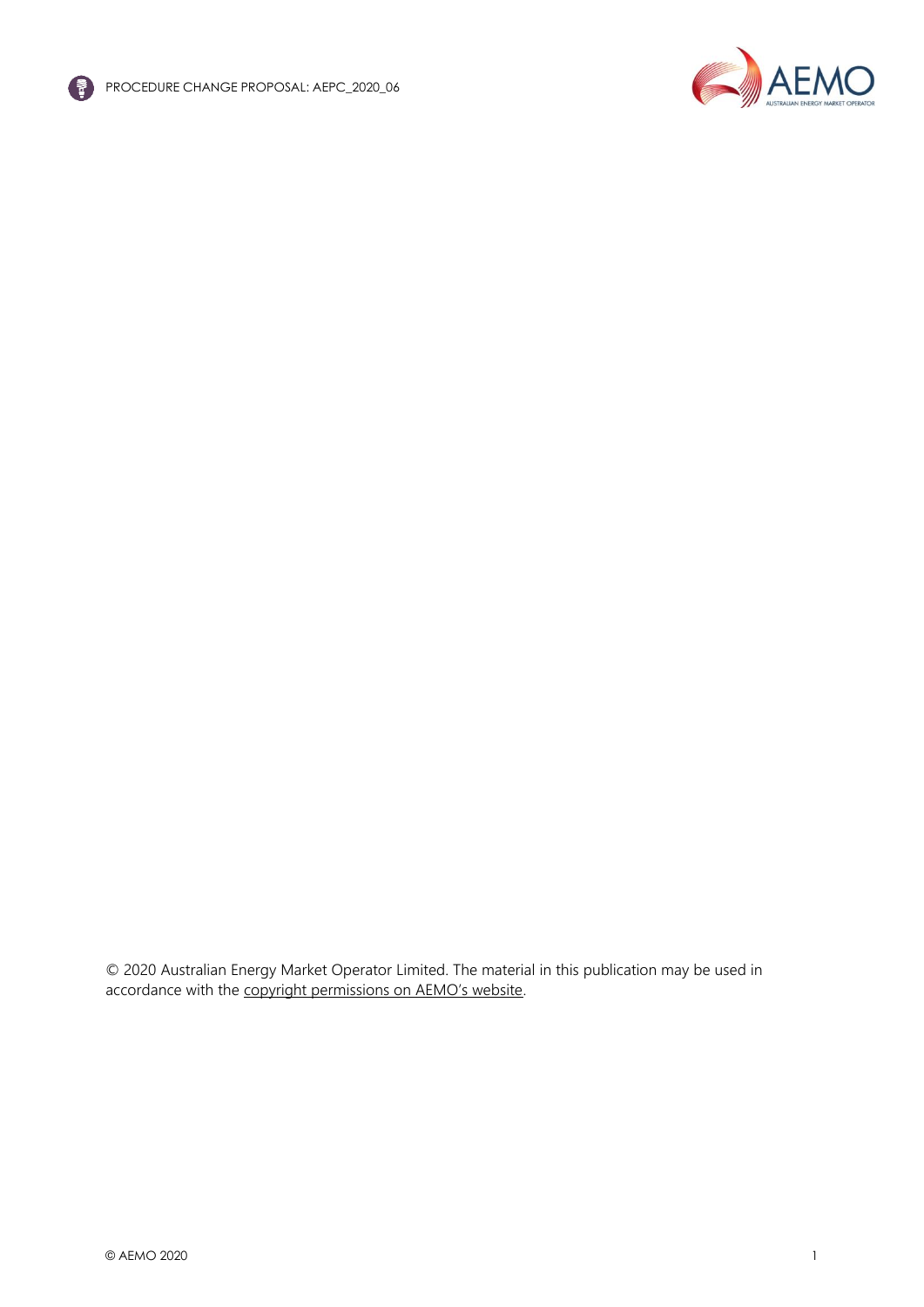

## <span id="page-2-0"></span>**EXECUTIVE SUMMARY**

| Change requested by:               | <b>AEMO</b>                                  |
|------------------------------------|----------------------------------------------|
| Date submitted:                    | 10 June 2020                                 |
| Type of Procedure Change Proposal: | Amendment                                    |
| Market Procedures affected:        | Market Procedure: Prudential Requirements    |
|                                    | Market Procedure: Capacity Credit Allocation |

The publication of this Procedure Change Proposal and the accompanying call for submissions commences the Procedure Change Process conducted by AEMO to consider proposed amendments to the Market Procedure: Prudential Requirements and the Market Procedure: Capacity Credit Allocation (Procedures) under the Wholesale Electricity Market Rules (**WEM Rules**).

In July 2018, AEMO commenced the Reduction of Prudential Exposure (RoPE) project to address known issues with Prudential Requirements in the Wholesale Electricity Market (WEM). Phase 1 of the project ran from July 2018 to May 2019, and implemented the changes required under Rule Change Proposal: Reduction of the Prudential Exposure in the Reserve Capacity Mechanism (RC\_2017\_06)<sup>1</sup>, including amendments to the Individual Reserve Capacity Requirement, Capacity Credit Allocations and associated settlement and prudential processes.

AEMO is now progressing proposed amendments to the Procedures to implement phase 2 of the project, which will improve the accuracy of the Outstanding Amount calculation. The Outstanding Amount calculation is used in assessing Market Participants' Trading Margins.

The proposed amendments will implement a dynamic, daily Outstanding Amount calculation based on the settlement calculations specified in the WEM Rules, using the latest operational data or estimates of operational data when that data is not available.

AEMO also proposes minor updates to the Market Procedure: Capacity Credit Allocation to reflect amendments to the WEM Rules made by the Minister for Energy in February 2020 to introduce the concept of the Monthly Reserve Capacity Price for each Facility, which will result in various Reserve Capacity Prices in any one Capacity Year.

AEMO considers that the proposed amendments will better achieve the Wholesale Market Objectives as they will provide AEMO and Market Participants with a real-time estimate of the exposure to the market based on the latest operational data (or estimates of operational data when that data is not available). This will reduce the risk of a Default Levy under the WEM Rules and deliver other efficiencies in the administration and management of prudential requirements.

AEMO invites stakeholders to suggest alternative options or drafting where they consider that these would improve the proposed Procedures or better meet the Wholesale Market Objectives in section 122(2) of the *Electricity Industry Act 2004* (and clause 1.2.1 of the WEM Rules).

Stakeholders are invited to submit written responses on the proposed Market Procedures by 5:00 PM (Australian Western Standard Time) on 29 June 2020, in accordance with the call for submissions published with this Procedure Change Proposal.

AEMO proposes to publish an extension notice in accordance with clause 2.10.17 of the WEM Rules to extend the due date for submissions beyond the standard 20-Business Day timeframe that would otherwise apply under clause 2.10.7 of the WEM Rules, and to also extend subsequent timeframes in the Procedure Change Process. The proposed extension (until 15 July 2020) will ensure stakeholders have sufficient time to consider the proposed Procedures in conjunction with the associated system and process changes.

<sup>1</sup> [https://www.erawa.com.au/rule-change-panel/market-rule-changes/rule-change-rc\\_2017\\_06](https://www.erawa.com.au/rule-change-panel/market-rule-changes/rule-change-rc_2017_06)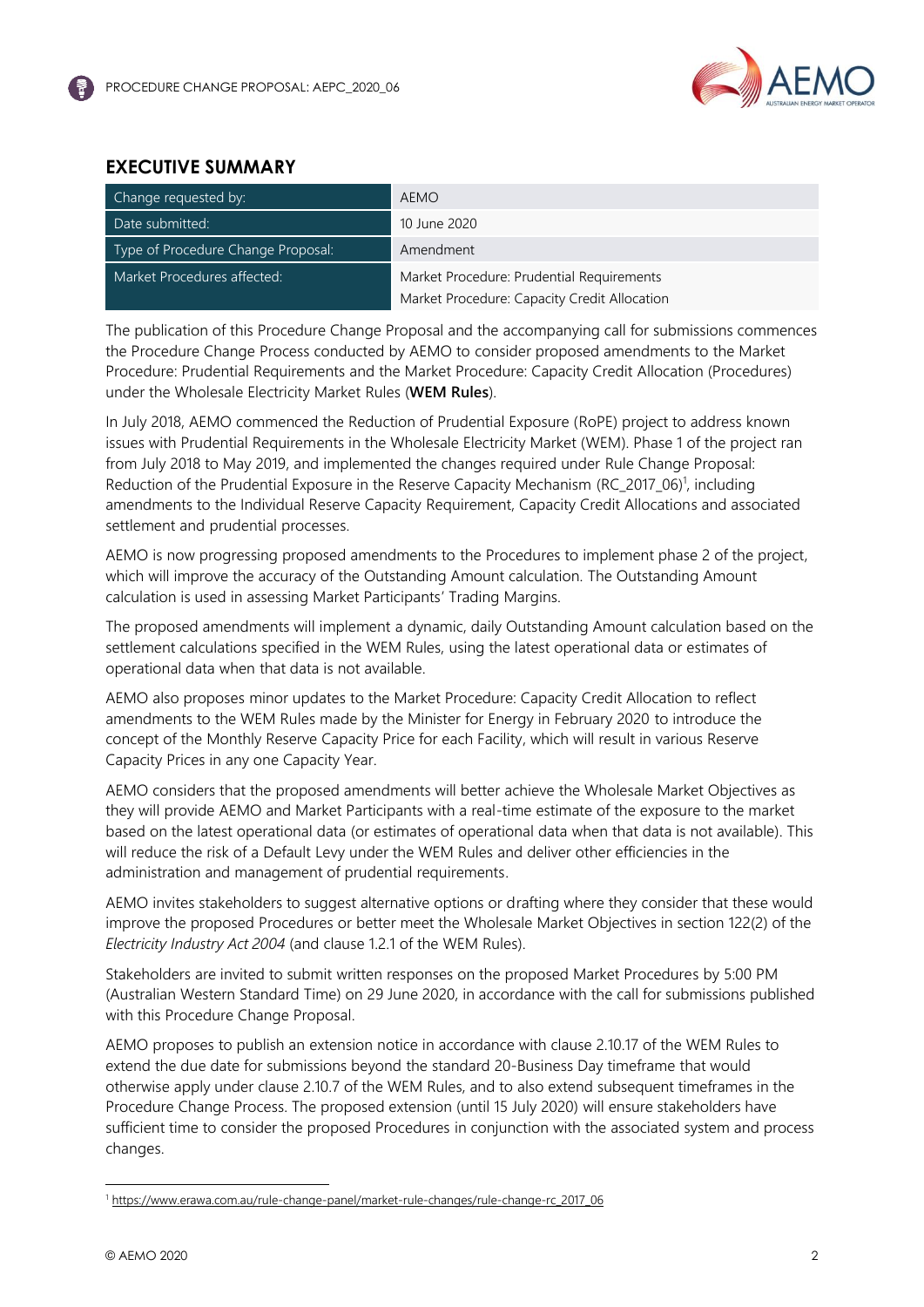

# **CONTENTS**

|             | <b>EXECUTIVE SUMMARY</b>                |   |
|-------------|-----------------------------------------|---|
| $1_{\cdot}$ | PROCEDURE CHANGE PROCESS                | 4 |
| 2.          | <b>BACKGROUND</b>                       | 5 |
| 2.1.        | Regulatory requirements                 | 5 |
| 2.2.        | Context for this consultation           | 6 |
| 2.3.        | Consultation to date                    | 7 |
| 3.          | PROPOSED PROCEDURE CHANGE               | 7 |
| 3.1.        | Detail of the proposed procedure change | 7 |
| 3.2.        | Proposed drafting                       | 8 |
| 3.3.        | Wholesale Market Objective assessment   | 8 |
| 4.          | SUMMARY OF MATTERS FOR CONSULTATION     | 8 |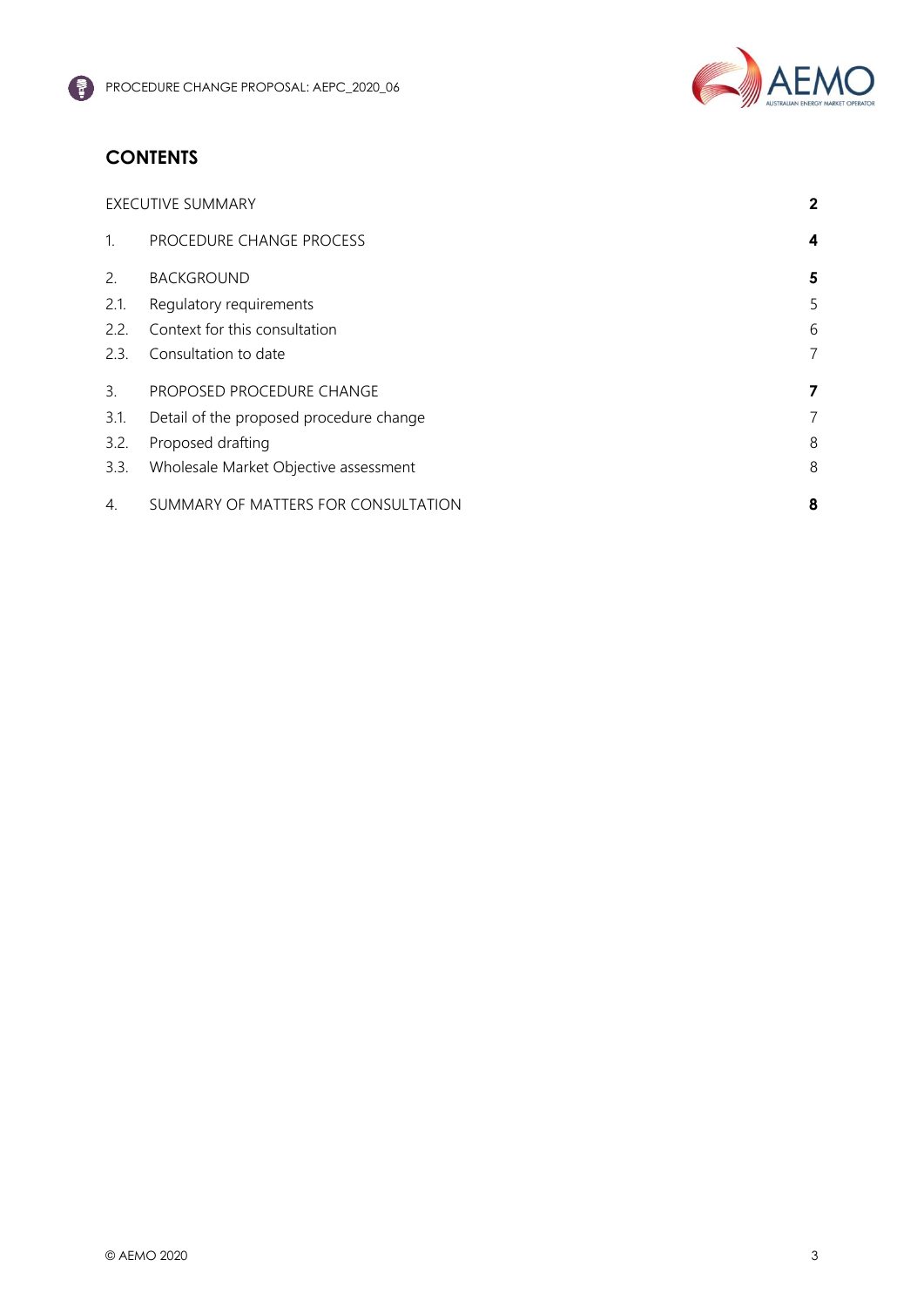

## <span id="page-4-0"></span>**1. PROCEDURE CHANGE PROCESS**

Clause 2.10 of the WEM Rules outlines the Procedure Change Process.

AEMO may initiate the Procedure Change Process in respect of Market Procedures (including Power System Operation Procedures and the Monitoring and Reporting Protocol) for which it is responsible by developing a Procedure Change Proposal. Rule Participants may notify AEMO where they consider an amendment or replacement of an AEMO Market Procedure would be appropriate.

If an Amending Rule requires AEMO to develop new Market Procedures or to amend or replace existing Market Procedures, then AEMO is responsible for the development, amendment, or replacement of Market Procedures so as to comply with the Amending Rule.

Under clause 2.9.3 of the WEM Rules, Market Procedures:

- (a) must:
	- (i) be developed, amended or replaced in accordance with the process in the WEM Rules;
	- (ii) be consistent with the Wholesale Market Objectives; and
	- (iii) be consistent with the Electricity Industry Act, the WEM Regulations and the WEM Rules; and
- (b) may be amended or replaced in accordance with clause 2.10 of the WEM Rules, and must be amended or replaced in accordance with clause 2.10 of the WEM Rules where a change is required to maintain consistency with Amending Rules.

The Wholesale Market Objectives are:

- (a) to promote the economically efficient, safe and reliable production and supply of electricity and electricity related services in the South West interconnected system;
- (b) to encourage competition among generators and retailers in the South West interconnected system, including by facilitating efficient entry of new competitors;
- (c) to avoid discrimination in that market against particular energy options and technologies, including sustainable energy options and technologies such as those that make use of renewable resources or that reduce overall greenhouse gas emissions;
- (d) to minimise the long-term cost of electricity supplied to customers from the South West interconnected system; and
- (e) to encourage the taking of measures to manage the amount of electricity used and when it is used.

AEMO has published this Procedure Change Proposal in accordance with the Procedure Change Process in clause 2.10 of the WEM Rules.

AEMO's indicative timeline for this consultation is outlined below. Dates may be adjusted depending on the number and complexity of issues raised in submissions and any meetings with stakeholders.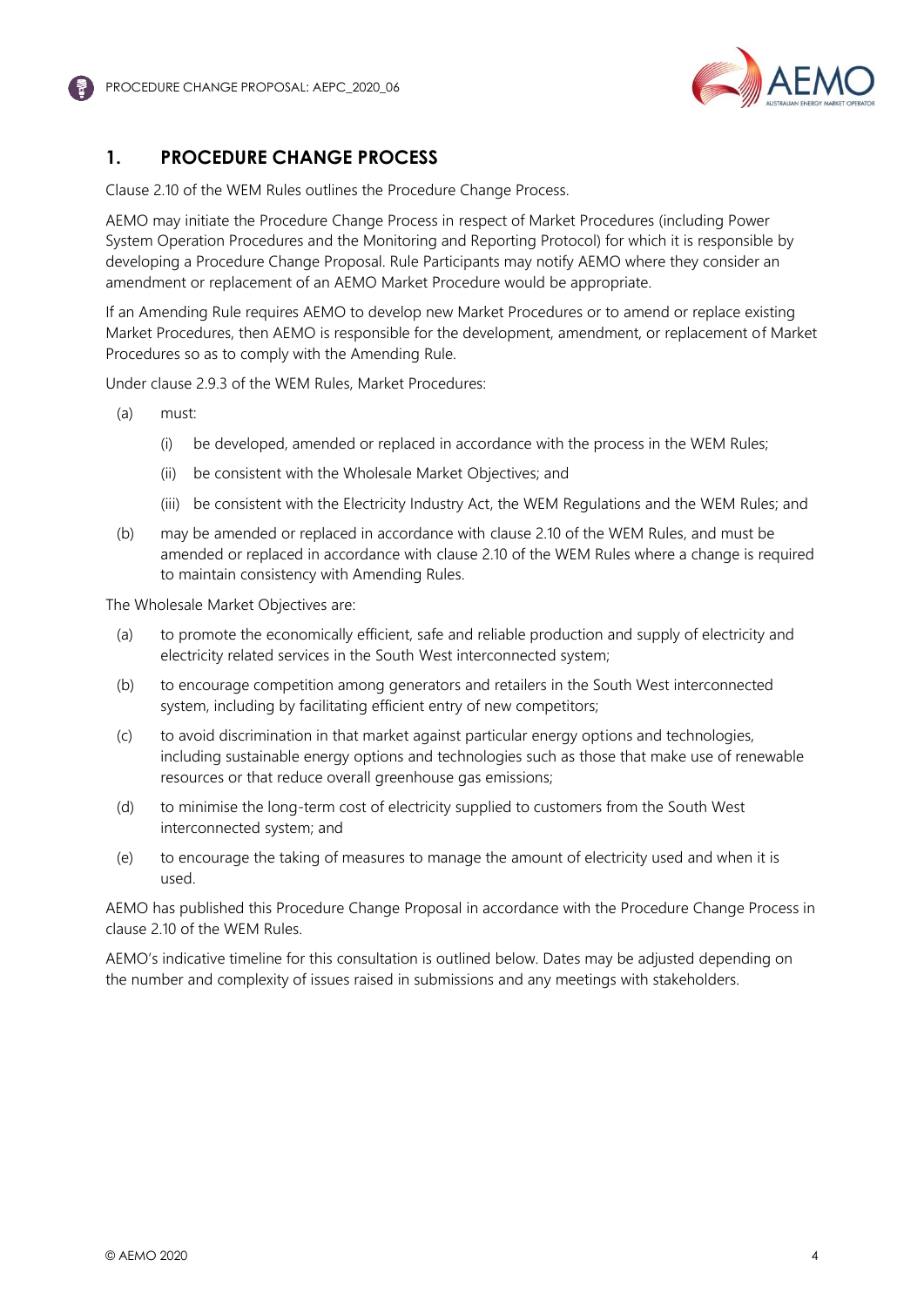| Process stage                                                                | Indicative date |
|------------------------------------------------------------------------------|-----------------|
| Procedure Change Proposal published                                          | 10 June 2020    |
| Submissions due on Procedure Change Proposal                                 | 8 July 2020     |
| Intended extension for submissions on Procedure Change Proposal <sup>2</sup> | 15 July 2020    |
| Procedure Change Report published                                            | 31 July 2020    |
| Proposed commencement of amended Market Procedures                           | 1 August 2020   |

Prior to the submission's due date, stakeholders may request a meeting with AEMO to discuss the issues and proposed changes raised in this Procedure Change Proposal.

#### <span id="page-5-0"></span>**2. BACKGROUND**

#### <span id="page-5-1"></span>**2.1. Regulatory requirements**

Clause 2.43.1 of the WEM Rules states:

*AEMO must develop a Market Procedure dealing with:* 

- *(a) determining Credit Limits;*
- *(b) assessing persons against the Acceptable Credit Criteria;*
- *(c) Credit Support arrangements, including:* 
	- *i. the form of acceptable guarantees and bank letters of credit;*
	- *ii. where and how it will hold Security Deposits and how the costs and fees of holding Security Deposits will be met;*
	- *iiA. the circumstances that may require Credit Support to be replaced for the purposes of clause 2.38.3; and*
	- *iii. the application of monies drawn from Credit Support in respect of amounts owed by the relevant Market Participant to AEMO[;]*
- *(d) calculation of Trading Margins;*
- *(e) the list of factors to be taken into account for assessing the expected value of transactions;*
- *(f) issuing of Margin Calls; and*
- *(g) other matters relating to clauses 2.37 to 2.42.*

The current version of the Market Procedure: Prudential Requirements developed under clause 2.43.1 commenced on 9 December 2019.

Clause 9.4.18 of the WEM Rules states:

*AEMO must develop a Market Procedure dealing with:* 

- *(a) Capacity Credit Allocations; and*
- *(b) other matters relating to sections 9.4 and 9.5.*

 $2$  AEMO proposes to publish an extension notice in accordance with clause 2.10.17 of the WEM Rules to extend the due date for submissions beyond the standard 20-Business Day timeframe that would otherwise apply under clause 2.10.7 of the WEM Rules, and to also extend subsequent timeframes in the Procedure Change Process. The proposed extension (until 15 July 2020) will ensure stakeholders have sufficient time to consider the proposed Procedures in conjunction with the associated system and process changes.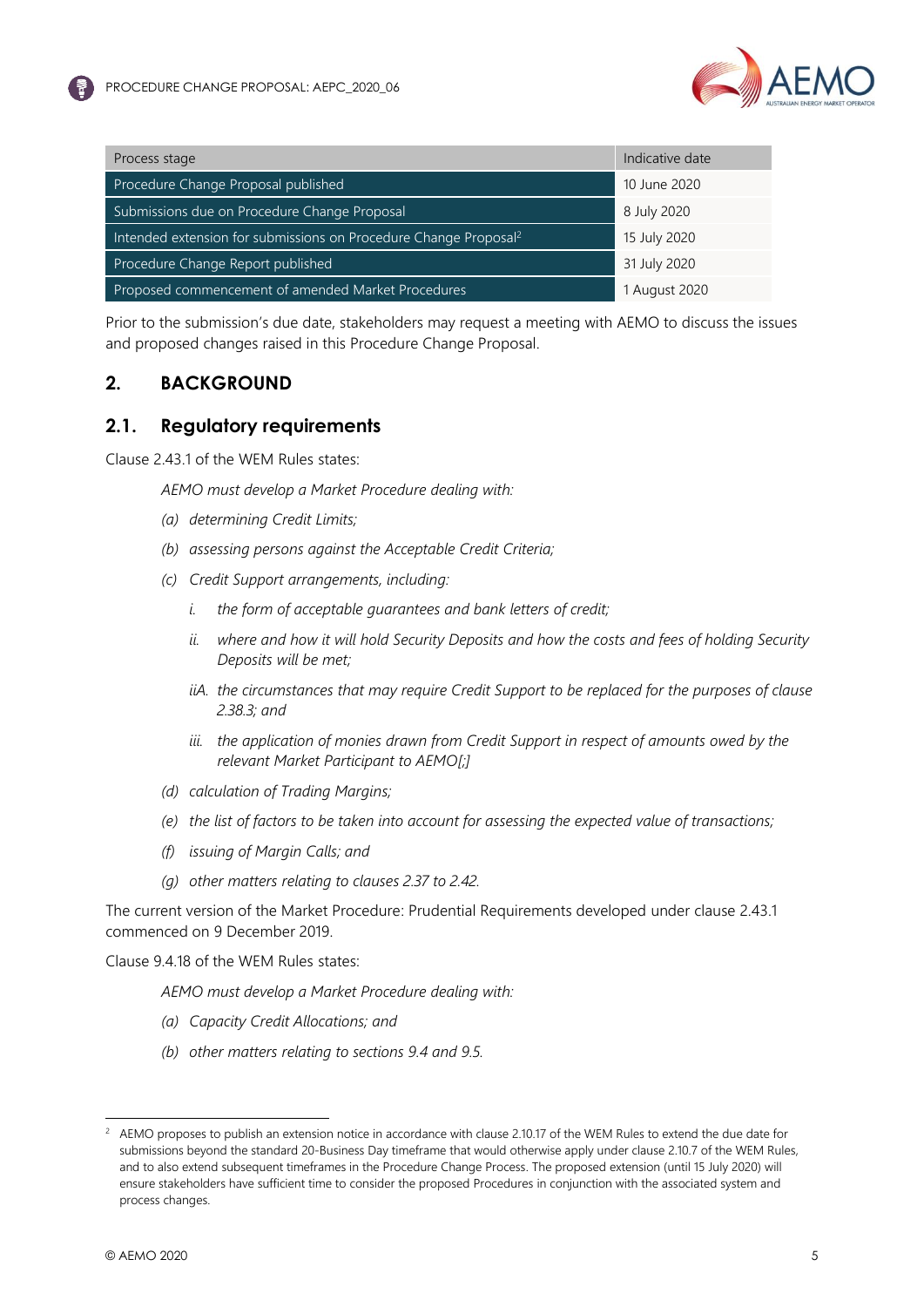

The current version of the Market Procedure: Capacity Credit Allocation developed under clause 9.4.18 commenced on 1 June 2019.

#### <span id="page-6-0"></span>**2.2. Context for this consultation**

AEMO is now progressing proposed amendments to the Procedures to implement phase 2 of the project, which will improve the accuracy of the Outstanding Amount calculation.

Currently, a Market Participant's Outstanding Amount is calculated based on settlement outcomes that are up to 70 days out of date. This means the calculation does not accommodate real-time changes in a Market Participant's trading behaviour. This lack of real-time responsiveness increases the risk of a default levy under the WEM Rules if the Outstanding Amount calculation underestimates actual prudential exposure, and/or requires Market Participants to provide excess Credit Support in the event that the Outstanding Amount overestimates actual exposure.

The Outstanding Amount concept in the WEM Rules was designed when prudential requirements were less dynamic. However, AEMO has observed a shift towards more frequent changes in trading behaviour by Market Participants across the WEM, meaning the current method will not accurately reflect exposure in the market in real time.

AEMO's analysis indicates that the current Outstanding Amount calculation may overestimate or underestimate actual exposure by as much as \$25 million across all Market Participants. Overestimation may tie up Market Participants' security unnecessarily, whereas underestimation increases the magnitude of a Default Levy in the event of a Market Participant default event.

AEMO considers it prudent to minimise the likelihood of this occurring. This Procedure Change Proposal therefore proposes to amend the Outstanding Amount calculation to deliver a dynamic, daily Outstanding Amount calculation based on the settlement calculation specified in the WEM Rules, the latest operational data (e.g. Balancing Price, STEM Price, SCADA data, outages) or estimates of operational data when that data is not available.

This Procedure Change Proposal is being progressed in parallel with trials and participant testing of the new prudential services system. AEMO will run a parallel testing period from 3 July 2020 to 1 August 2020 that will allow Market Participants to see both the current and new Outstanding Amount calculations. This will allow Market Participants to assess the operational impact of the proposed amended calculations and processes in this Procedure Change Proposal using actual market data.

Project costs for development of the system were previously approved by the Economic Regulation Authority in the 2019 Allowable Revenue process.<sup>3</sup>

| Activity                                               | Indicative date       |
|--------------------------------------------------------|-----------------------|
| RoPE Working Group Prudential Services system showcase | 12 June 2020          |
| Market trial deployment                                | 18 June 2020          |
| Production deployment                                  | 2 July 2020           |
| Market Participant parallel test                       | 3 July - 31 July 2020 |
| <b>Application Go-Live</b>                             | 1 August 2020         |

The schedule for the proposed system activities is provided in the table below:

This Procedure Change Proposal also includes minor updates to the Market Procedure: Capacity Credit Allocation to reflect amendments to the WEM Rules made by the Minister for Energy in February 2020 in relation to Reserve Capacity Price arrangements. These changes reflect the need for a Monthly Reserve

<sup>3</sup> [https://www.erawa.com.au/electricity/wholesale-electricity-market/annual-price-setting/allowable-revenue-and-forecast-capital](https://www.erawa.com.au/electricity/wholesale-electricity-market/annual-price-setting/allowable-revenue-and-forecast-capital-expenditure-determinations)[expenditure-determinations](https://www.erawa.com.au/electricity/wholesale-electricity-market/annual-price-setting/allowable-revenue-and-forecast-capital-expenditure-determinations)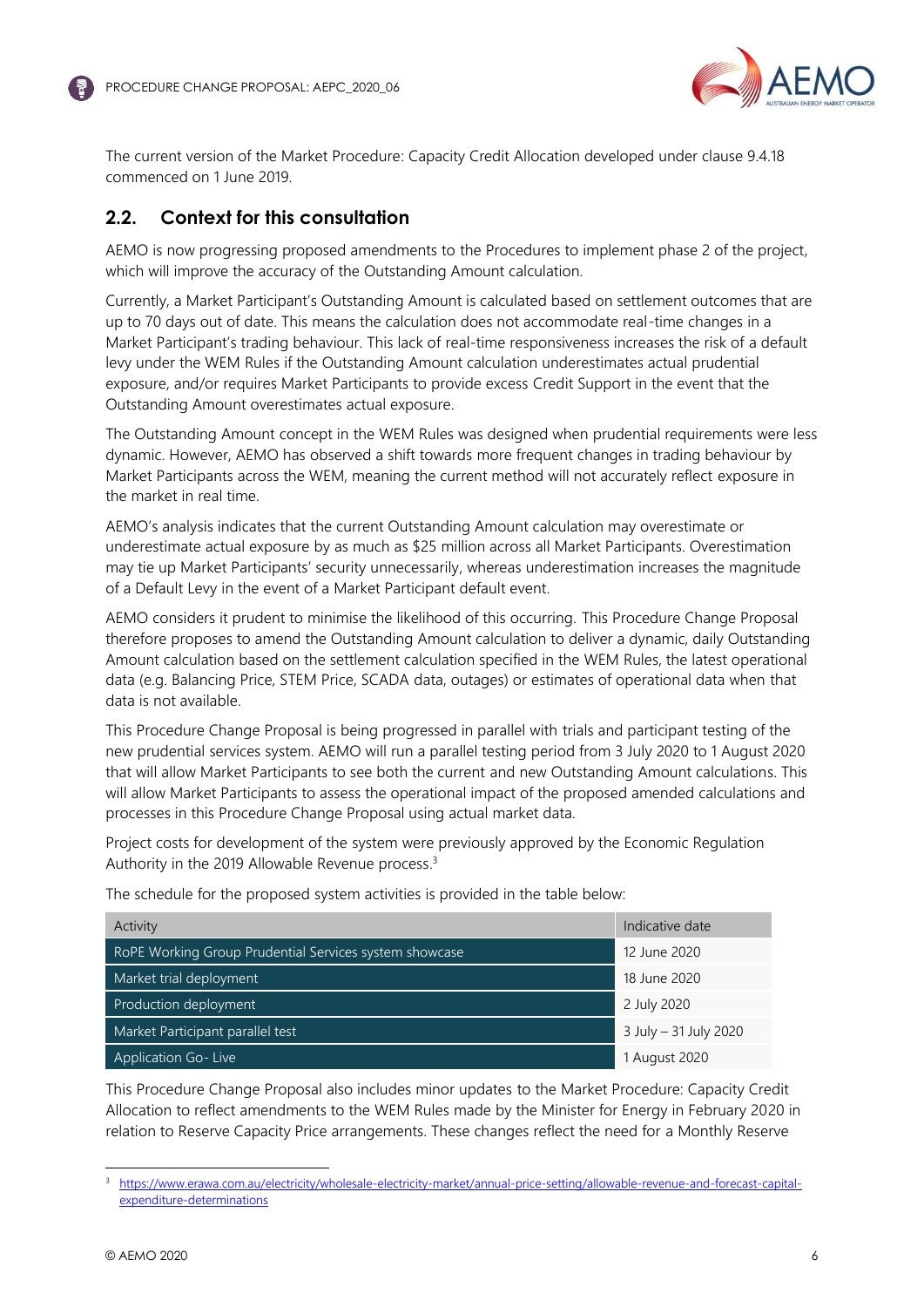

Capacity Price to be determined for each Facility, which will result in various Reserve Capacity Prices in any one Capacity Year.

#### <span id="page-7-0"></span>**2.3. Consultation to date**

Draft versions of the proposed amended Procedures were presented at the AEMO Procedure Change Working Group (APCWG) meeting on 21 May 2020. Minor changes were suggested. The minutes and papers from the meeting are available at: [https://aemo.com.au/en/consultations/industry-forums-and](https://aemo.com.au/en/consultations/industry-forums-and-working-groups/list-of-industry-forums-and-working-groups/wem-aemo-procedure-change-working-group)[working-groups/list-of-industry-forums-and-working-groups/wem-aemo-procedure-change-working](https://aemo.com.au/en/consultations/industry-forums-and-working-groups/list-of-industry-forums-and-working-groups/wem-aemo-procedure-change-working-group)[group.](https://aemo.com.au/en/consultations/industry-forums-and-working-groups/list-of-industry-forums-and-working-groups/wem-aemo-procedure-change-working-group)

AEMO has since incorporated the changes suggested at the APCWG meeting, together with minor typographical amendments to the proposed Procedures.

#### <span id="page-7-1"></span>**3. PROPOSED PROCEDURE CHANGE**

#### <span id="page-7-2"></span>**3.1. Detail of the proposed procedure change**

The proposed changes to each of the Procedures are summarised below:

#### *Market Procedure: Prudential Requirements*

Amendments are proposed to step 5 of the Market Procedure to:

- amend the variables used in the calculation of the Outstanding Amount so that the estimated exposure for a Market Participant is calculated using known settlement data available at the time of the calculation (step 5.1); and
- specify the methodology for undertaking estimates in circumstances where AEMO is required to estimate input data that is unavailable at the time of the calculation (step 5.2).

The draft calculation formulation document that is referred to in proposed steps 5.1.2 and 5.1.3 of the Market Procedure is available on AEMO's website<sup>4</sup>. This document creates a mathematical representation of the WEM Rules settlement process, including:

- Representation of sets for use within the document.
- Mathematical representation of the estimation methodology outlined in the proposed amendments to the Market Procedure: Prudential Requirements.
- Mathematical representation of the WEM Rules pertaining to settlements.
- Specifications for the variables used by AEMO's calculation system.
- Trading Margin calculations for Market Participants.
- Monthly (Non-STEM) and Weekly (STEM) settlement.

#### *Market Procedure: Capacity Credit Allocation*

Amendments are proposed to step 8 of the Market Procedure. These amendments would require AEMO to use the latest Capacity Credit Allocation information to update the Outstanding Amount calculation when considering whether a Market Participant's Trading Margin is likely to be negative after a Capacity Credit Allocation is established or reversed.

Minor updates are also proposed to reflect amendments to the WEM Rules made by the Minister for Energy in February 2020 in relation to Reserve Capacity Price arrangements. These changes reflect the

<sup>4</sup> [https://aemo.com.au/en/consultations/industry-forums-and-working-groups/list-of-industry-forums-and-working-groups/wem](https://aemo.com.au/en/consultations/industry-forums-and-working-groups/list-of-industry-forums-and-working-groups/wem-rule-change-working-group)[rule-change-working-group](https://aemo.com.au/en/consultations/industry-forums-and-working-groups/list-of-industry-forums-and-working-groups/wem-rule-change-working-group)